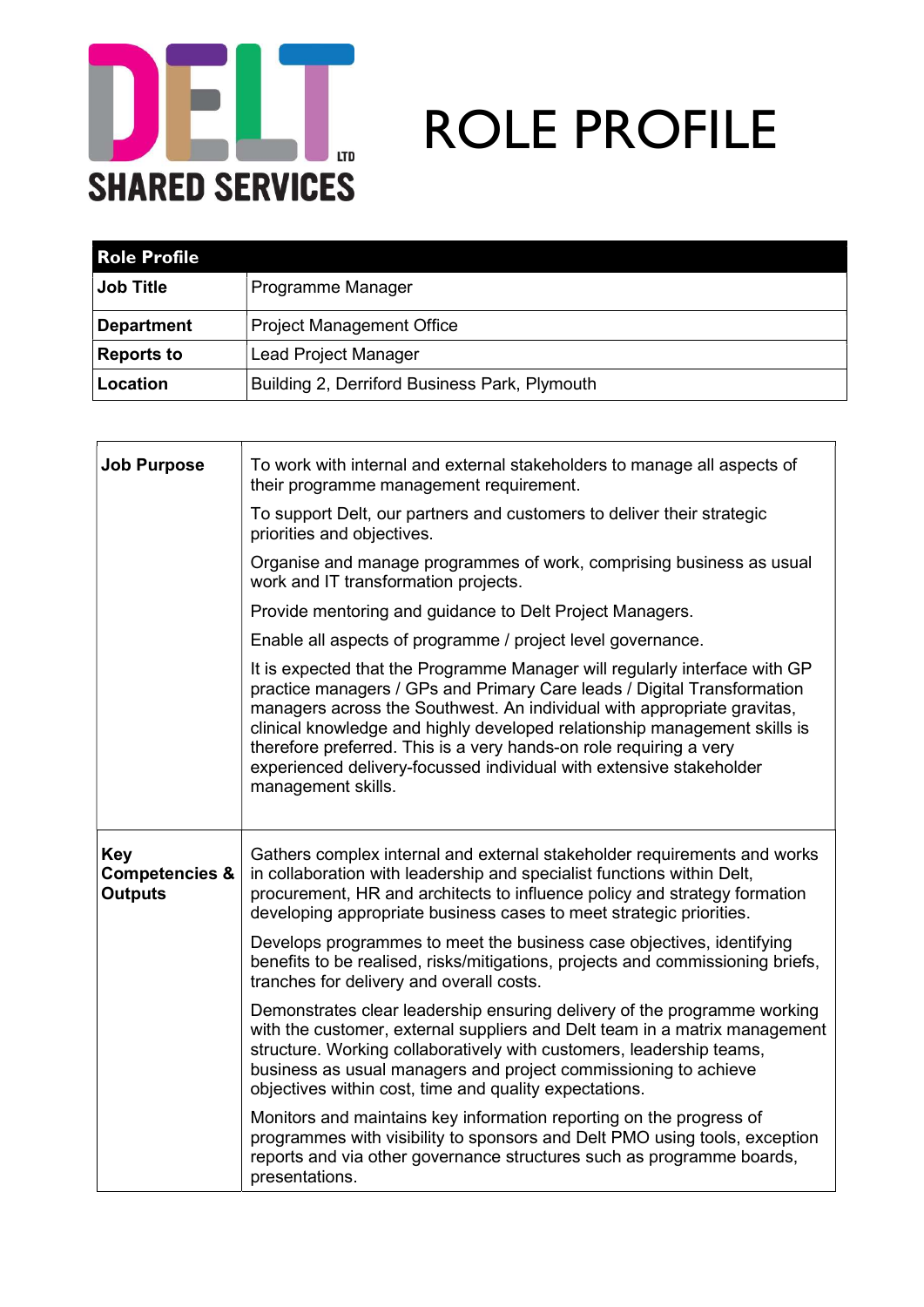|                                                          | Manages overall programme risk and issues gaining understanding the<br>implications of new technologies from specialists, identifying mitigations and<br>overseeing escalation with stakeholders as required.                                                  |  |
|----------------------------------------------------------|----------------------------------------------------------------------------------------------------------------------------------------------------------------------------------------------------------------------------------------------------------------|--|
|                                                          | Actively participates in audit and quality reviews.                                                                                                                                                                                                            |  |
|                                                          | Manage programme change control understanding impact of changes on<br>constituent BAU or projects; leading on risk mitigation; gaining sponsor,<br>portfolio agreement for revisions to time, cost, quality or changes to<br>programme delivery specification. |  |
|                                                          | Ensures that projects transition in a managed way and follow-on benefits<br>realisation activities are actioned.                                                                                                                                               |  |
|                                                          | Monitor and report on programme benefits realisation achievement against<br>the business case to sponsors and portfolio holders.                                                                                                                               |  |
|                                                          | Undertaking final analysis of programme against objectives with sponsors to<br>enable programme close.                                                                                                                                                         |  |
|                                                          | Participates and supports delivery of process improvements based on<br>project delivery performance working in liaison with the PMO Manager and<br>leads.                                                                                                      |  |
|                                                          | Provides programme management expertise to projects as part of people<br>and skills improvement, actively coaching staff.                                                                                                                                      |  |
|                                                          | Works in a professional capacity engaging with specialist services as<br>required and maintaining ethical standards and legal compliance.                                                                                                                      |  |
|                                                          | The accountabilities listed here are not an exhaustive list. The post holder<br>will be required to work in any area of the business and deliver ad-hoc<br>duties as and when directed.                                                                        |  |
|                                                          | Excellent interpersonal skills and able to build collaborative working                                                                                                                                                                                         |  |
| Experience,                                              | relationships with senior internal and external stakeholders.                                                                                                                                                                                                  |  |
| Knowledge,<br><b>Skills and</b><br><b>Qualifications</b> | Excellent verbal/written communication and presentation skills for working<br>with a range of colleagues, stakeholders and partners.                                                                                                                           |  |
|                                                          | Able to analyse and structure complex information to make evidence-based<br>decisions and application of risk management techniques to IT service<br>management.                                                                                               |  |
|                                                          | Demonstrable experience of delivering multifaceted programmes of work<br>(preferably in an IT environment) in a complex organisation, at scale, and or<br>at pace.                                                                                             |  |
|                                                          | Demonstrable experience of leading teams to ensure projects are delivered<br>on time to quality and to budget. Being able to work in both face to face and<br>remote managed environments.                                                                     |  |
|                                                          | Demonstrable experience working in a professional IT environment using<br>ITIL based assurance processes and customer management systems.                                                                                                                      |  |
|                                                          | Demonstrable experience in business change and business benefits<br>management and able to evidence realisation of benefits.                                                                                                                                   |  |
|                                                          | Demonstrable experience of successfully managing large scale IT<br>procurement by tender, framework or OJEU.                                                                                                                                                   |  |
|                                                          | Able to develop and foster an environment for creative solutions to solve<br>problems.                                                                                                                                                                         |  |
|                                                          | Able to work in environments where there are competing priorities.                                                                                                                                                                                             |  |
|                                                          | Demonstrates an ability to work independently to resolve unexpected<br>problems, with a high degree of initiative.                                                                                                                                             |  |